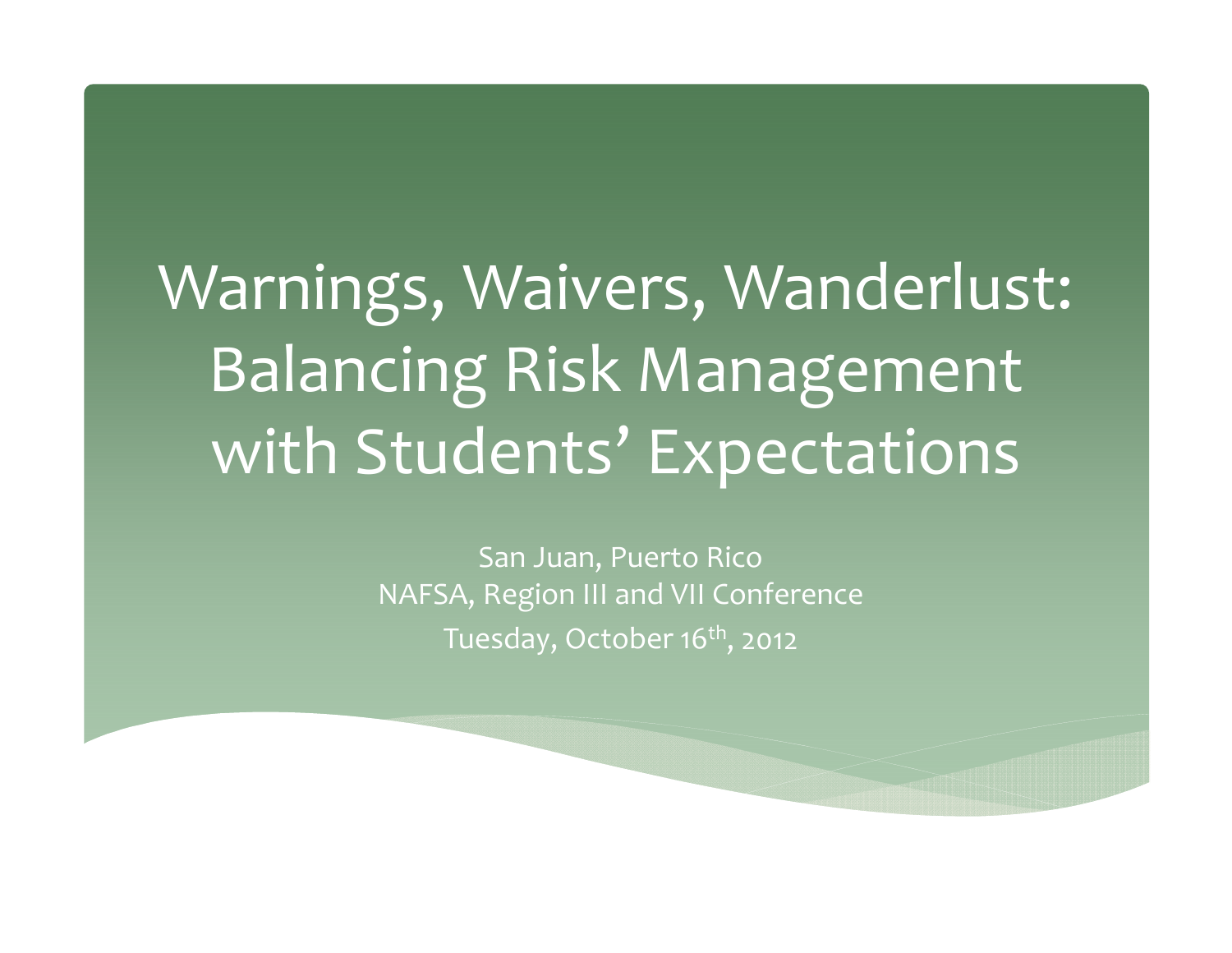## Overview

- \* Introductions
- Questionable Locations
- \* Response to Travel Warnings
- Effect of Active Warnings
- Academic Freedom and Students' Safety
- Non‐Credit Bearing Programs
- $*$  Q&A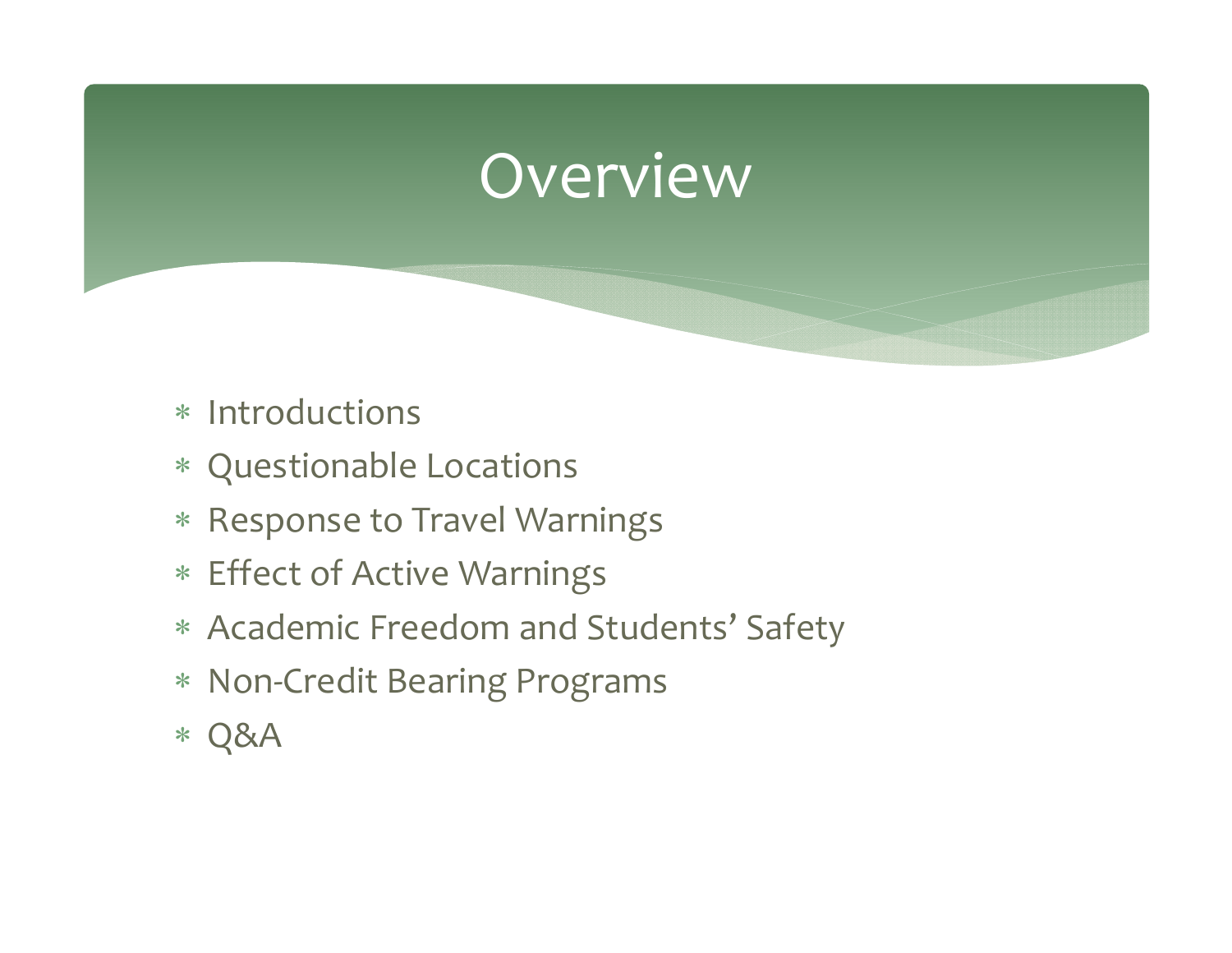## Current Travel Warnings

as of October 12

- $\ast$ Afghanistan
- $\ast$ Algeria
- $\ast$ Burundi
- $\ast$ Central African Republic
- $\ast$ Chad
- $\ast$ Colombia
- $\ast$ Congo, Democratic Republic of the
- $\ast$ Cote d'Ivoire
- $\ast$ Eritrea
- $\ast$ Guinea
- $\ast$ Haiti
- $*$ Iran
- $\ast$ Iraq
- $\ast$ Israel, the West Bank and Gaza
- $\ast$ Kenya
- $\ast$ Korea, Democratic People's Republic of
- $\ast$ Lebanon
- $\ast$ Libya
- $\ast$ Mali
- $\ast$ Mali
- $\ast$ Mauritania
- $\ast$ Mexico
- $\ast$ Niger
- $\ast$ Nigeria
- $\ast$ Pakistan
- $\ast$ Philippines
- $\ast$ Republic of South Sudan
- $\ast$ Saudi Arabia
- $\ast$ Somalia
- $\ast$ Sudan
- $\ast$ Syria
- $\ast$ Tunisia
- $\ast$ Yemen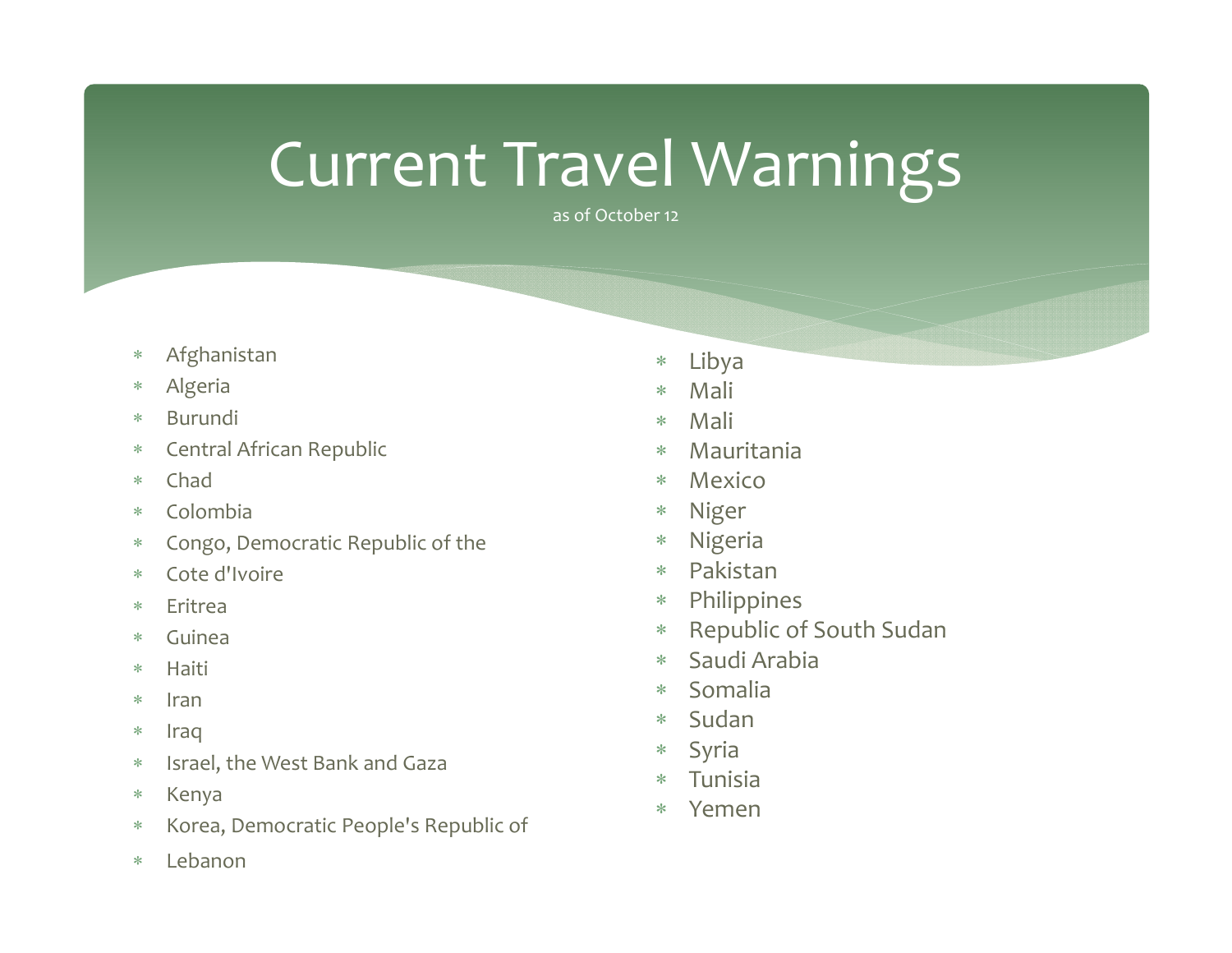## Questionable Locations

- $*$ Interpreting DoS Travel Warning language
- Benefits & Limitations
- $\ast$ Moving beyond Travel Warnings
- Risk Assessment & Risk Mitigation Techniques
- Emergency Planning & Trip Wires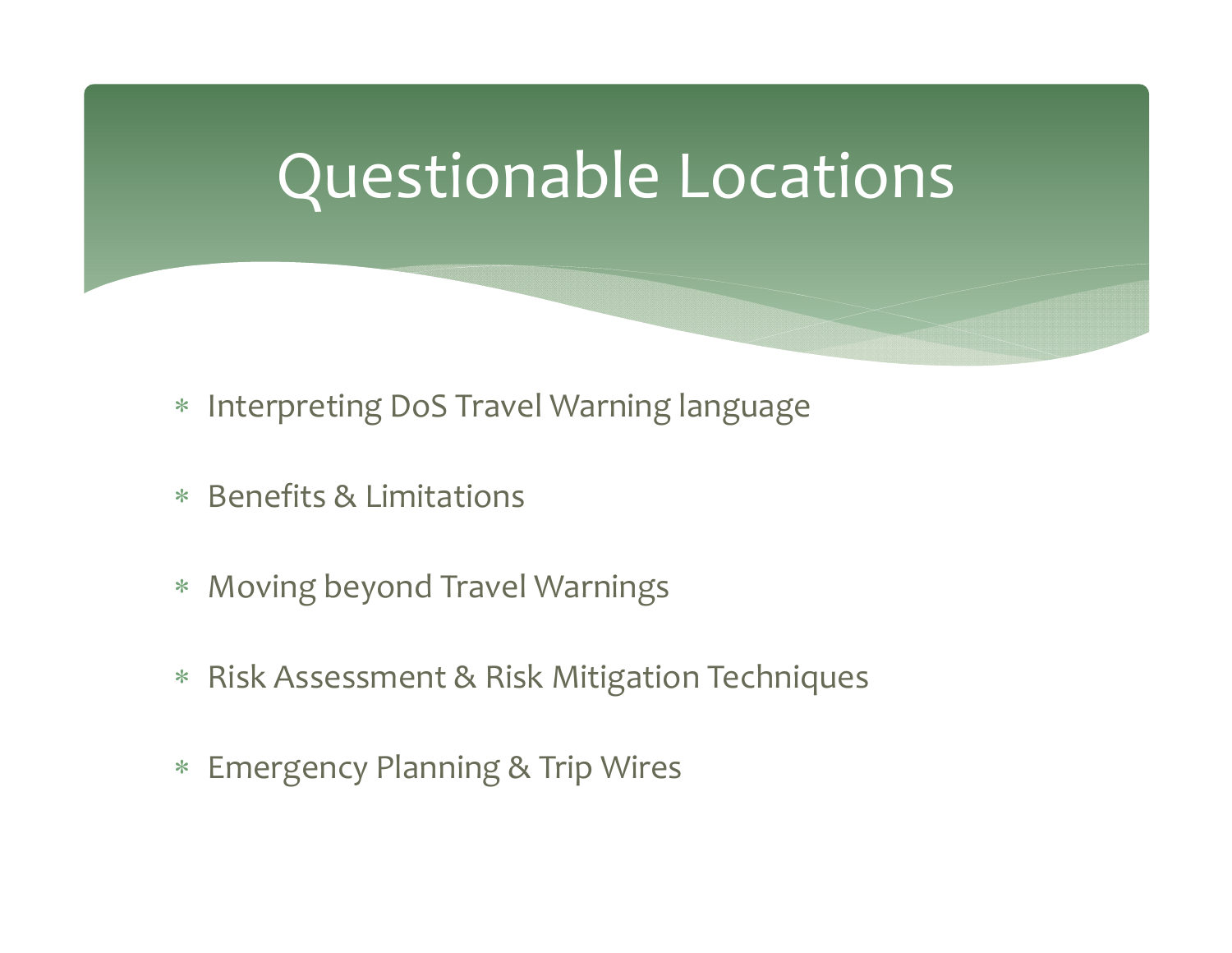## USF Risk Assessment

## **Risk Categories**

- Political Instability
- Natural Disasters
- Terrorism
- Crime
- Health
- Travel Safety

### **Generic Trip Wires**  $\checkmark$  Freedom of movement restricted  $\checkmark$  Lines of communication disrupted  $\checkmark$  Specific Targeting Where you draw your red  $\checkmark$  Loss of government services  $line = Risk$ Tolerance  $\checkmark$  Breakdown in public order

❖ Authorized Voluntary Departure ❖Ordered Departure ❖Closure of Embassy



## **Risk Assessment**

1. the magnitude (severity) of the possible adverse consequence(s), and

2. the likelihood (probability) of occurrence of each consequence.

| Likelihood     | CONSEQUENCE-  |       |          |       |        |
|----------------|---------------|-------|----------|-------|--------|
|                | Insignificant | Minor | Moderate | Major | Severe |
| Almost Certain | м             | н     | н        | Ε     | ε      |
| Likely         | M             | M     | н        | н     | Ε      |
| Possible       |               | м     | м        | н     | Ε      |
| Unlikely       |               | м     | M        | м     | н      |
| Rare           |               |       | м        | м     | н      |

Risk Management = the ability to mitigate the affects of each consequence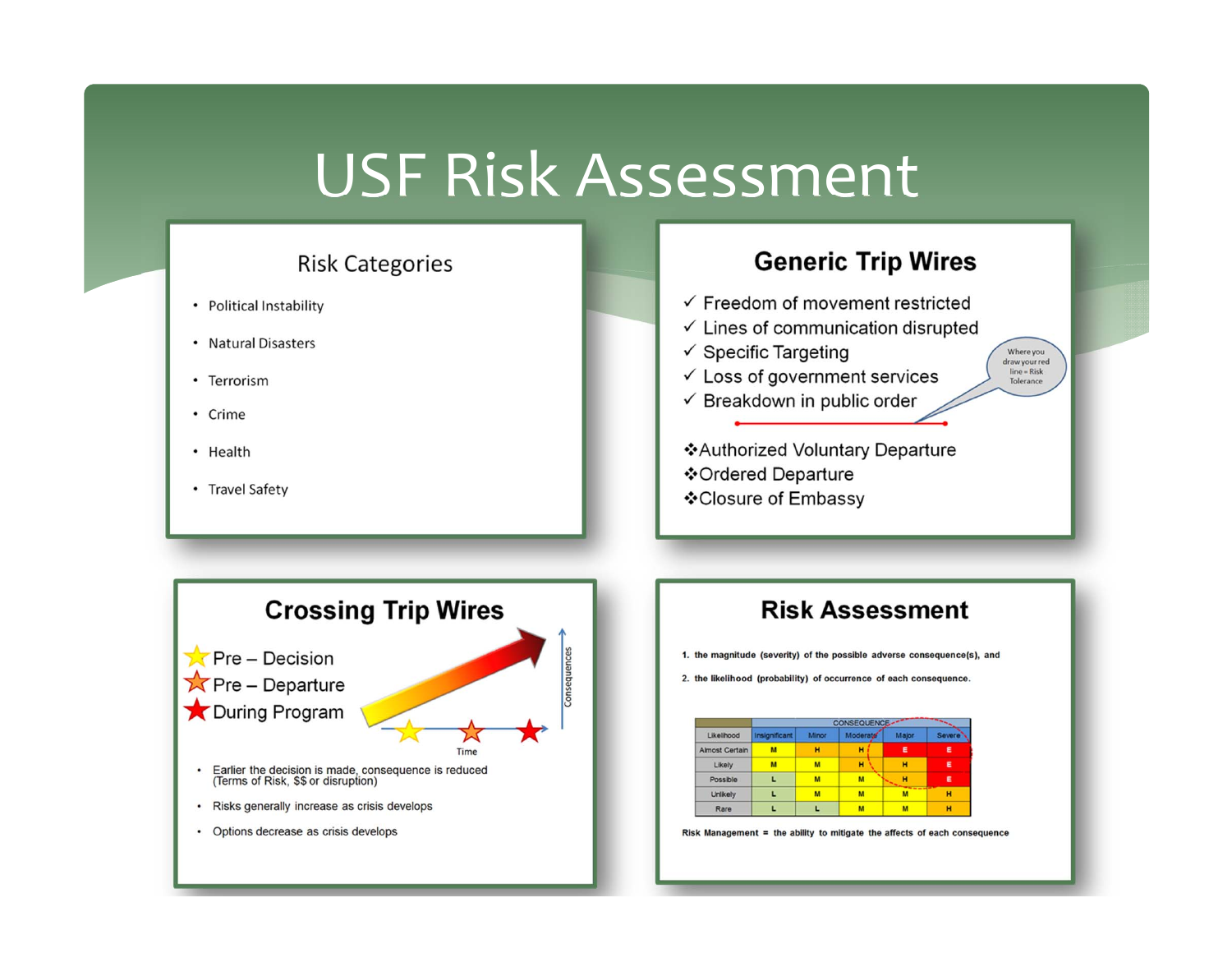# Response to Travel Warnings: Rollins College

### $\ast$ **Active Travel Warning:**

- ∗ Reviewed by International Programs, Risk Management, and the College umbrella travel insurance company
- Approved or denied on case‐by‐case basis
- $\ast$  **Unexpected Travel Warning**:
	- $*$ Reviewed by same parties to make <sup>a</sup> determination
	- $*$  If program remains in session, students are not forced to leave
- $\ast$  **Haiti**:
	- $*$ Proposed service‐learning short‐term for the summer of <sup>2011</sup>
	- Concerns with Faculty leader, specific State Department information, and the focus/nature of the proposed trip
	- Ultimately denied the proposal.
- $\ast$  **Mexico:**
	- $*$ Proposed as <sup>a</sup> short‐term faculty‐led for the summer of <sup>2012</sup>
	- Focus on Mayan communities in the Yucatan
	- Well‐designed to minimize risk
	- Program was approved.
	- Minimal student interest and the program did not run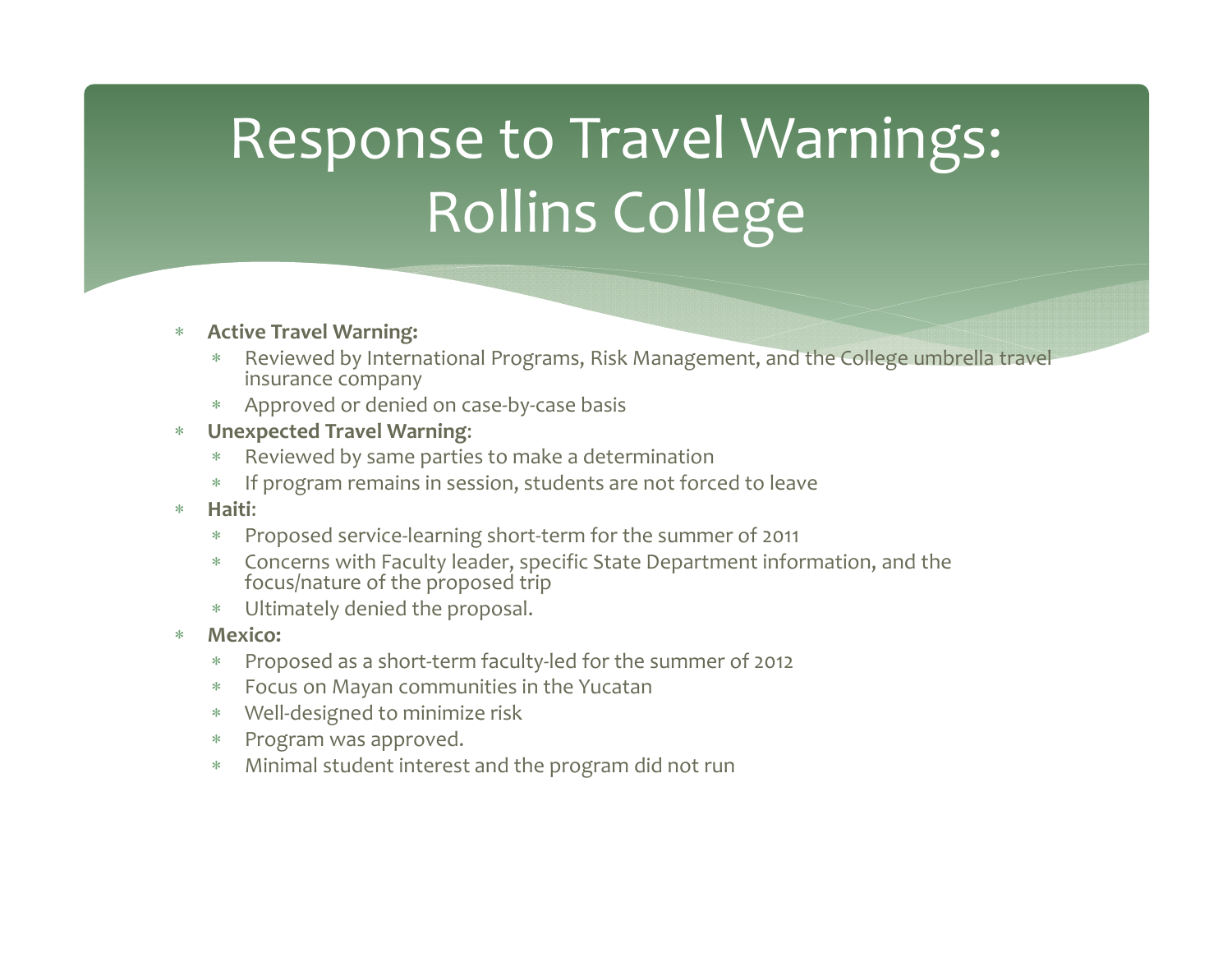# Response to Travel Warnings: University of South Florida

- $\ast$  Recent History Regarding Policy on Travel Warnings at USF
- Ad Hoc Committee to discuss Safety and Risk
- Recommendation to establish International Risk and Safety Analyst Position
- In the interim ‐‐ case histories: Honduras/Thailand
- New International Risk and Safety Analyst Hired
- Plans Moving Forward with Position Filled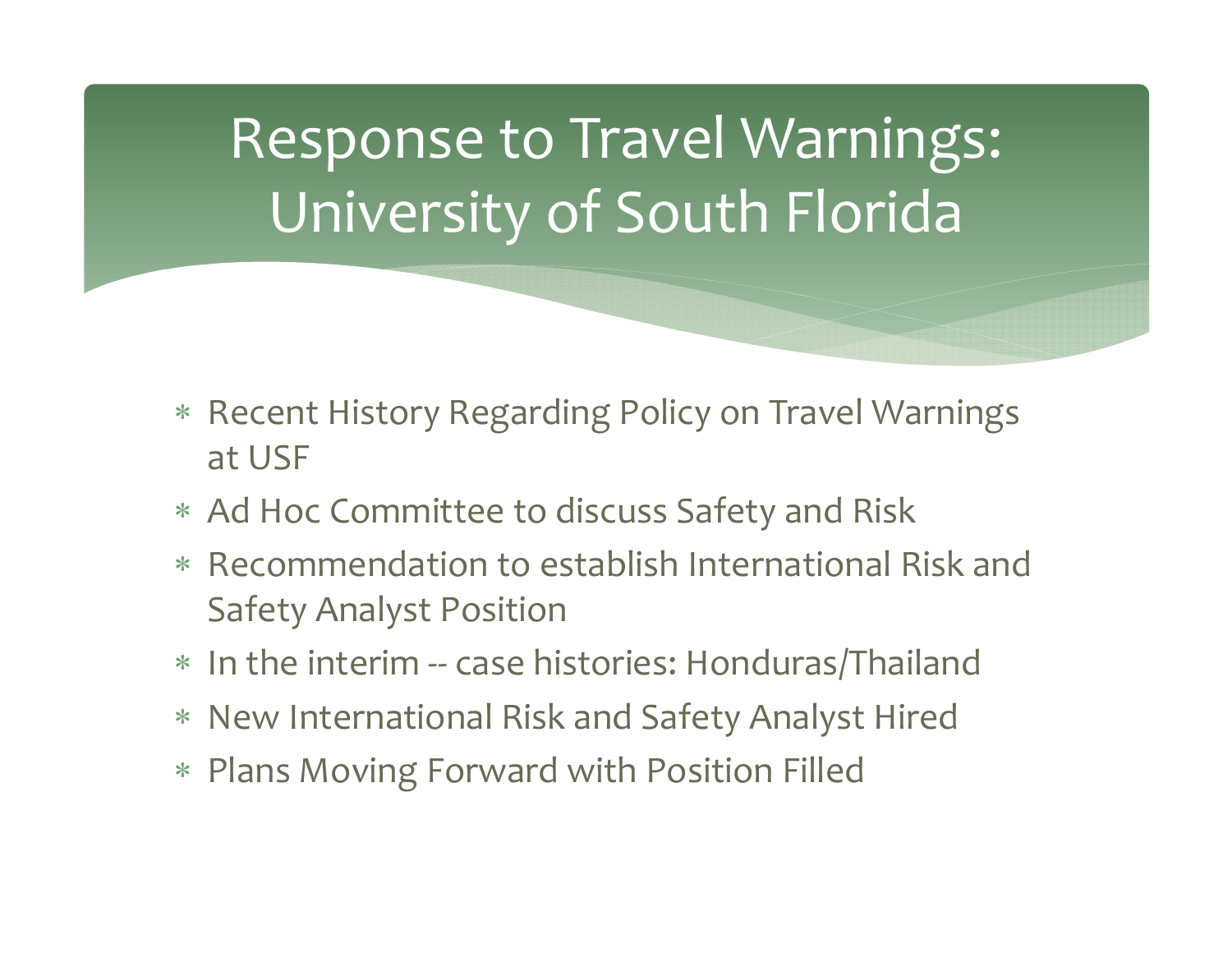# Response to Travel Warnings: University of Florida

### **Israel:**

- ∗ Students sign an additional waiver (developed with UF General Counsel specifically for countries with <sup>a</sup> travel warning).
- $*$  (Mandatory) Israeli insurance does not meet UF requirements, so they are all enrolled in CISI (for health insurance and evacuation purposes)
- $*$  Students are advised not to go to the Gaza Strip or West Bank (much further south than Jerusalem, Tel Aviv or Haifa)

## **Other countries (existing travel warnings):**

- $*$  Proposal to Risk Assessment Committee (RAC) with clear description of program itinerary, learning objectives and evacuation plan
- $*$  Students sign an additional waiver (developed with our General Counsel specifically for countries with <sup>a</sup> travel warning). (hand out)

## **Other countries (unexpected travel warnings):**

- $*$  RAC will assess current situation with input from CISI, current practices from peer institutions and advise from the local US embassy
- Recommendation to the Provost to either leave students onsite or bring them home
- If students refuse to come home, they will be withdrawn from the program and from CISI, signing acknowledgment that they are no longer under the auspices of UF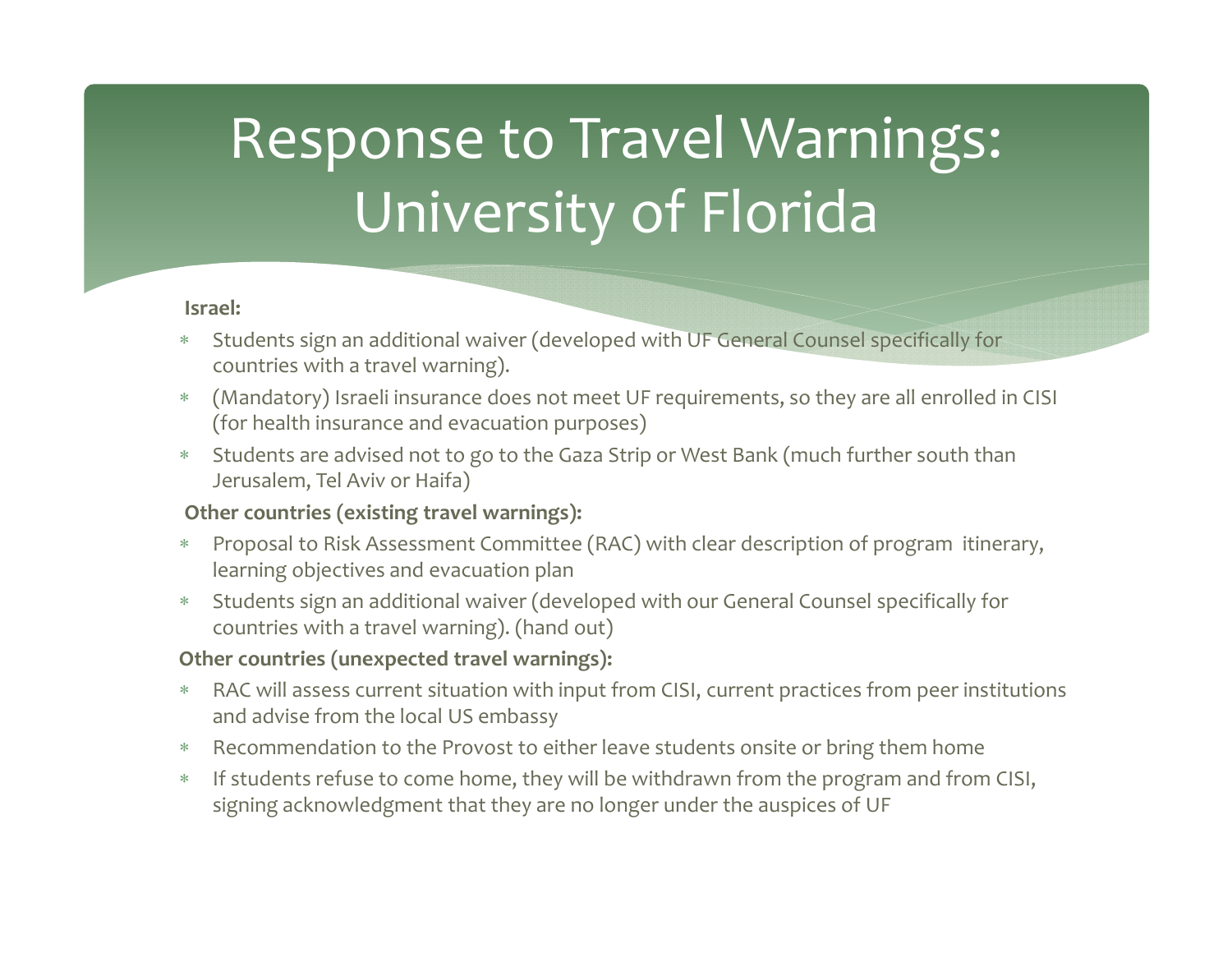## Effect of Active Warnings

### $\ast$  **Do you have an institutional policy that restricts travel to countries with State Department travel warnings?**

- $*$  If yes, is it <sup>a</sup> clear yes travel, no travel policy, or is it nuanced to pertain to the noted security concerns?
	- Is there <sup>a</sup> committee to review each case?
	- $*$ Does the committee include Risk Management, Insurance, Study Abroad, Academics, Student Affairs?
- $*$ **Consult the experts:** OSAC, Regional Security Officers at Embassies, Risk Assessment Firms

### $\ast$ **Preparation of the student**

- Connections with
- 
- \* Knowledge of the area
- \* Knowledge of the Language  $\quad \quad \quad$  \* Relevance to the student's work
- $\ast$ **What are your colleagues doing?**

**your colleagues doing?** (How about non‐essential embassy personnel? Peace Corps?)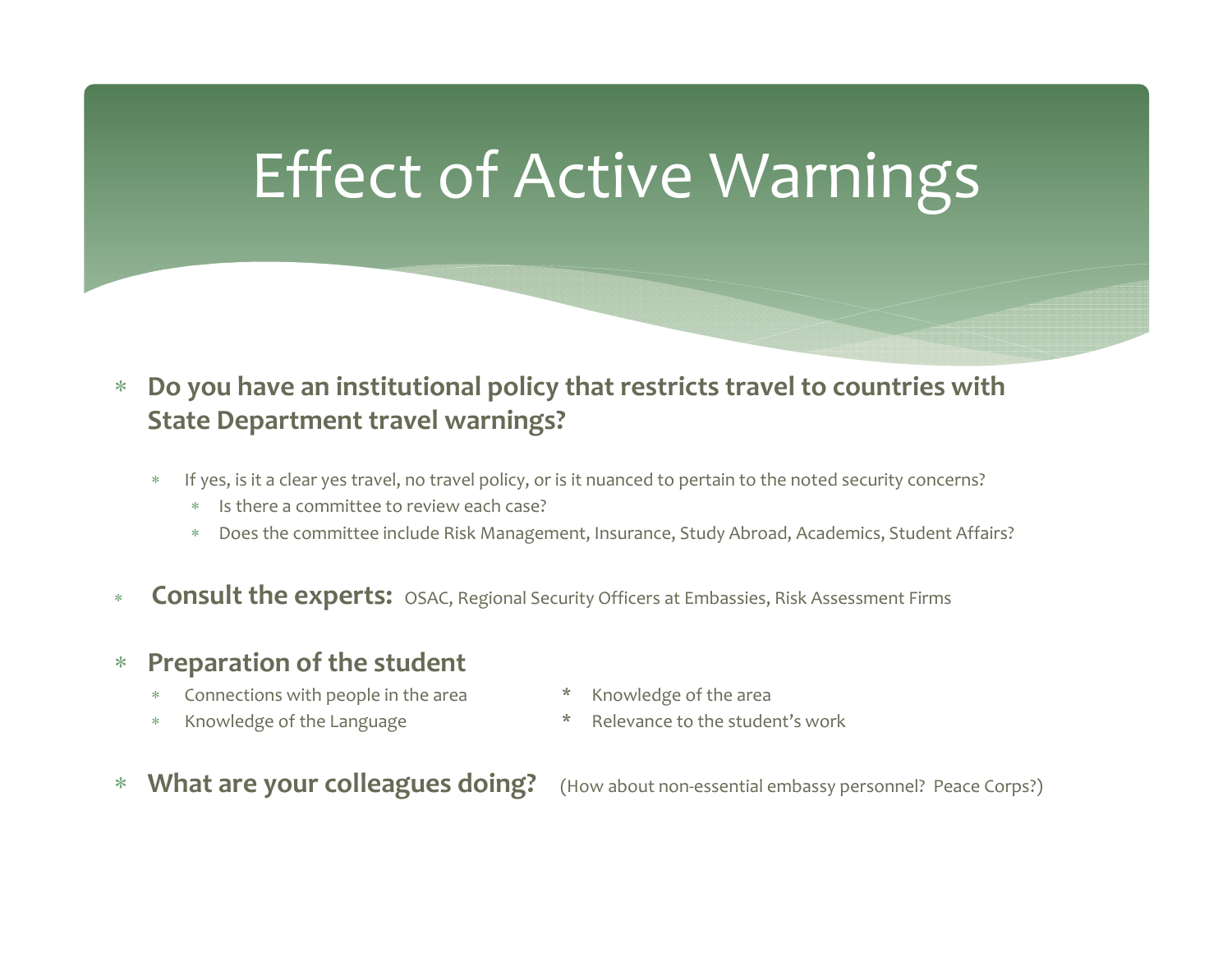# Effect of Active Warnings

## **Know the ways in which the US Embassy can be of service**

- $\ast$ Does this warning mean there is limited service available?
- $\ast$ If you accept the increased risk of sending students to a country with specific risks identified by the State *Department…*

## **What are you doing to mitigate the risk**

- $\ast$
- ∗
- Hiring of local staff  $*$  Evacuation plans
	- Appropriate insurance **\*** Additional liability waivers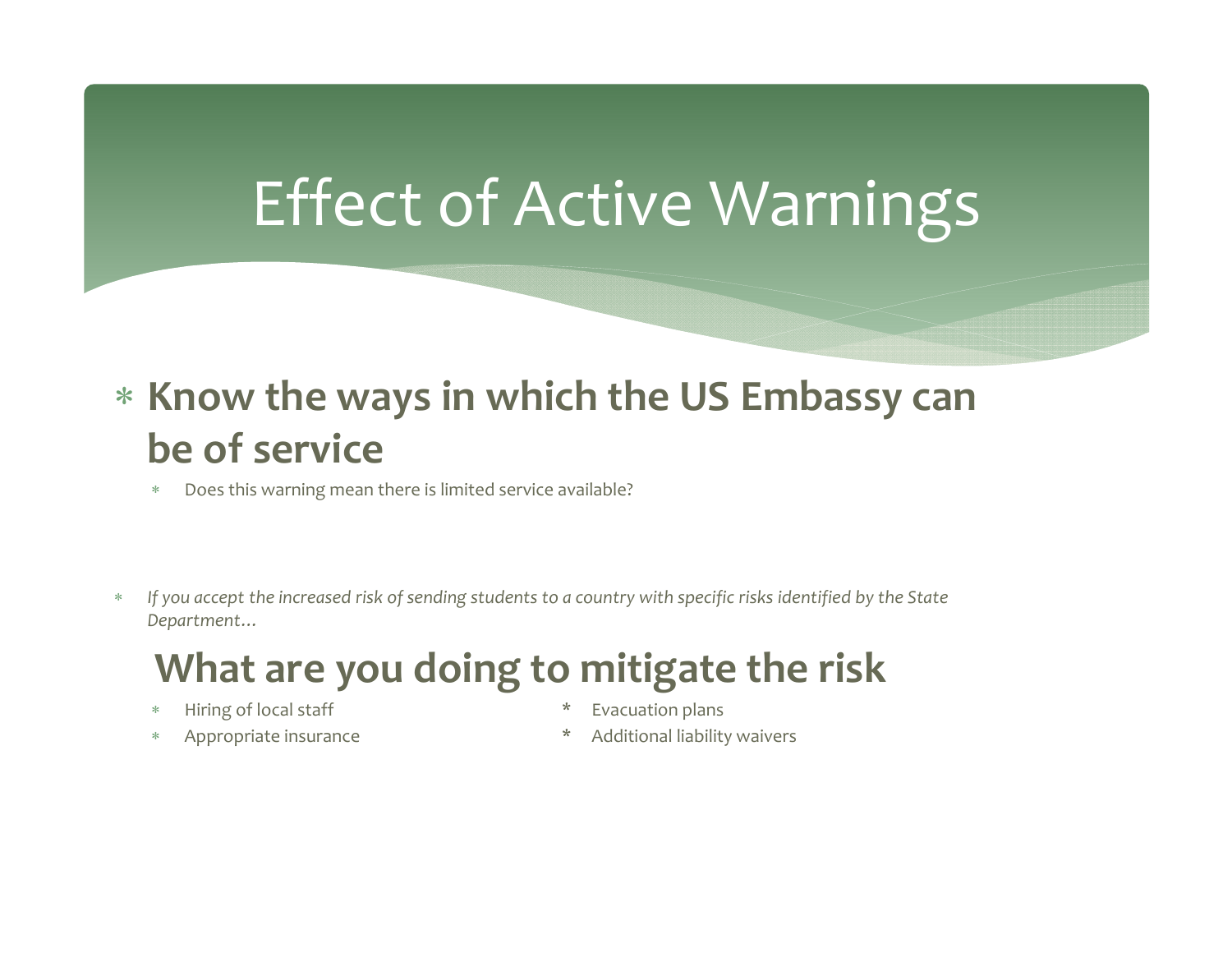# Insurance Issues: Effect of Active Warnings

### $\ast$ **Do You have <sup>a</sup> Security Coverage in your insurance policy?**

- $\ast$ Military Issues, Political Issues? Assault or Personal Safety? Natural Disasters?
- $\ast$ **Is that coverage void if there is <sup>a</sup> Travel Warning?**

### $\ast$ **What types of services are available?**

- $\ast$ Evacuation from the closest safe airport?
- $\ast$ Reimbursement for commercial flights if available?
- Chartered flights?
- Phone suppor<sup>t</sup> only? Regional staff? In‐country staff? On‐site staff?
- Escorts to <sup>a</sup> point of safety?
	- $\ast$ What are the parameters of escort if the location is unsafe?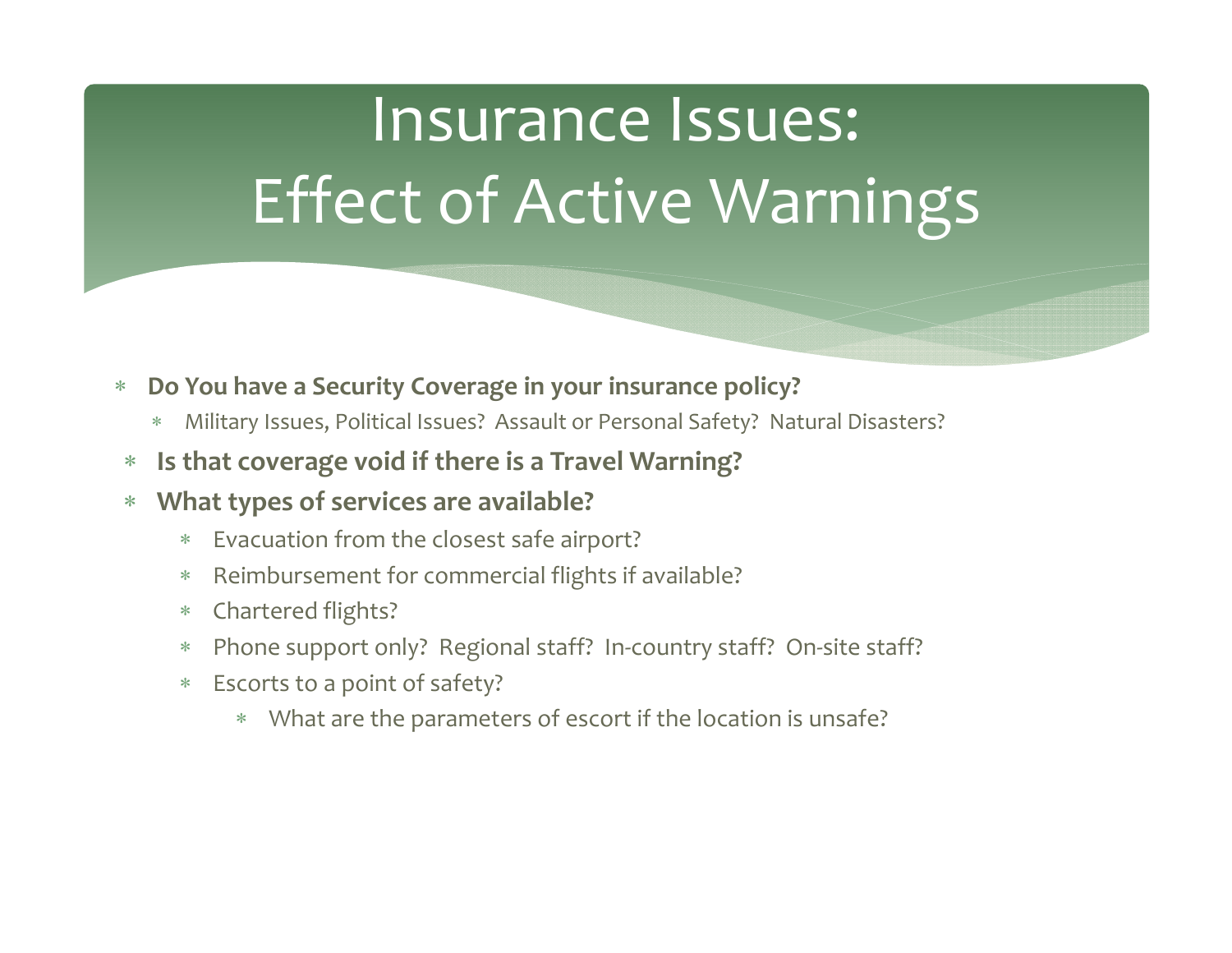# Academic Freedomand Students' Safety

## **Prior to the start of <sup>a</sup> program ….**

- ∗ This scenario is probably more true for grad students than undergrads (focused research abroad vs. undergraduate study abroad experience)
- $\ast$  Proposal to be submitted that includes both academics and logistics of the program including evacuation plan (Risk assessment committee to be in place to ensure fair and safe assessment)
	- ∗  $* \quad \Rightarrow$  Forces students to do research on and demonstrate knowledge about the area
- $*$  Letter of suppor<sup>t</sup> from faculty advisor that clearly states why this trip is academically necessary
	- ∗  $\ast$   $\rightarrow$  Can the research be done at a different location or at a different time?
- $*$  $\,^*$   $\,$  Students will need to feel that their proposal is being taken seriously, even though it might sound dangerous
- ∗ Approval will always have to be CONDITIONAL
- $\ast$  If not approved and students go anyway, can research be applied to current degree ?
	- ∗  $* \rightarrow$  Film students in Haiti
- $\ast$  Undergrads: If not approved, students will need to understand (and sign off on) that they are no longer under the university's auspices
	- $\ast$   $\rightarrow$  $\rightarrow$  re-admission to home school, no financial aid, no insurance, no credit transfer from direct enroll or third party provider programs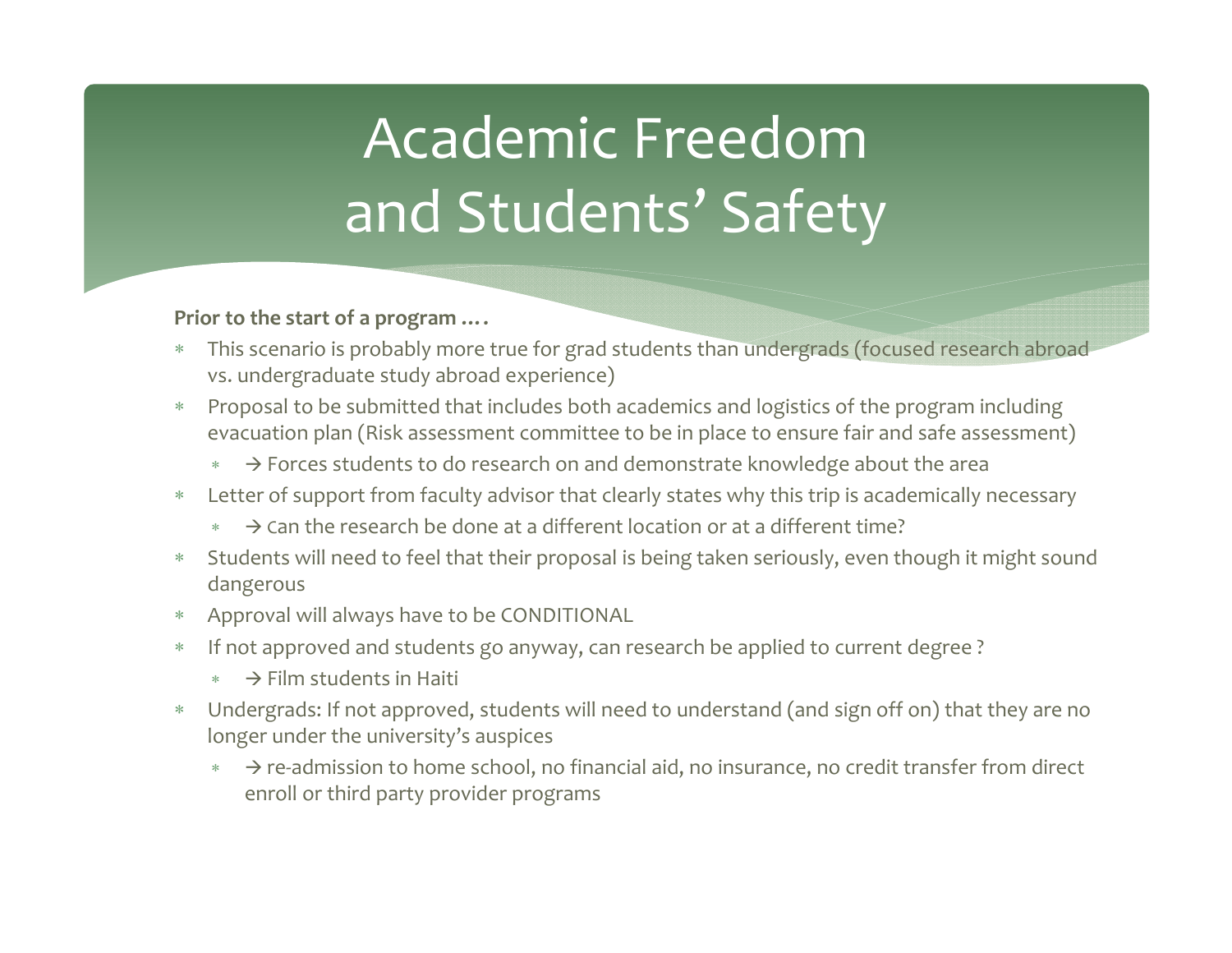# Academic Freedomand Students' Safety, cont.

## **During <sup>a</sup> program…**

- ∗ Decision to evacuate students needs to be made by the risk assessment committee taking into consideration the views / actions of CISI, DOS, peer institutions, etc.
	- ∗  $* \quad \Rightarrow$  Recommendation goes to the Provost
- $*$  What to consider if pulling out students prior to the end of the program
	- ∗  $* \quad \rightarrow$  more true for undergrads on exchange programs, direct enroll, third party provider program
- $\star$  Will financial aid be affected?
	- $*$  $* \rightarrow$  not enough credits for current or future semester to keep scholarships intact
- $\ast$  $\quad$  Will the host institution agree to grant partial credit?
- $\ast$ Will the host institution agree for students to complete course work at home?
- $\ast$  $\quad \quad * \quad$  Is it too late to integrate into the home campus semester?
- $\ast$ Will home faculty agree to work with students on some kind of independent study?
- $\ast$  Will the home school pick up additional costs incurred by the forced evacuation?
	- ∗  $* \quad \Rightarrow$  financial aid payback for not being full time
- $\ast$  If students refuse to come home, they will need to understand that aid, insurance, credit transfer is gone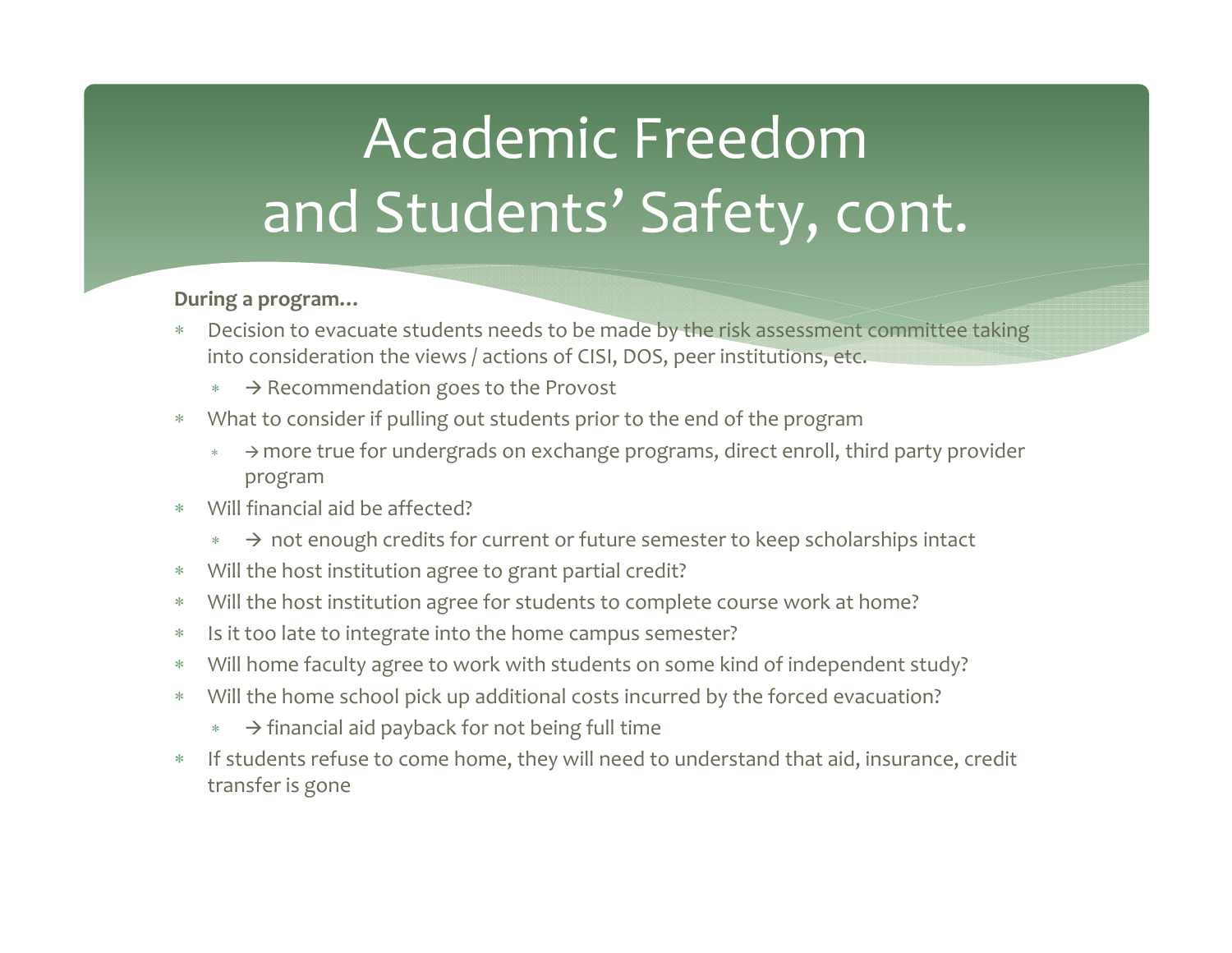## Non‐Credit Bearing Programs

### $*$ **For example:**

- International conferences
- Research independent or with faculty members
- Athletics international competitions
- Student activities and organizations abroad i.e. international debate competitions, Engineers without Borders, band playing for the Olympics in the UK, etc.
- Service‐learning and alternative spring breaks
- Internships for no‐credit

### $\ast$ **Travel is institutionally‐sponsored if:**

- $*$ Students are traveling with employees (faculty/staff)
- The experience was advertised through <sup>a</sup> body or individual on campus (including students)
- Students received any institutional funding for the experience
- Student is using this experience as par<sup>t</sup> of their academic career (e.g. thesis, dissertation, etc.)
- $\ast$  **Institutional responsibility:**
	- No different than with credit‐bearing study abroad or "traditional" study abroad
	- $*$  Best practices: be consistent in regards to risk management for all international experiences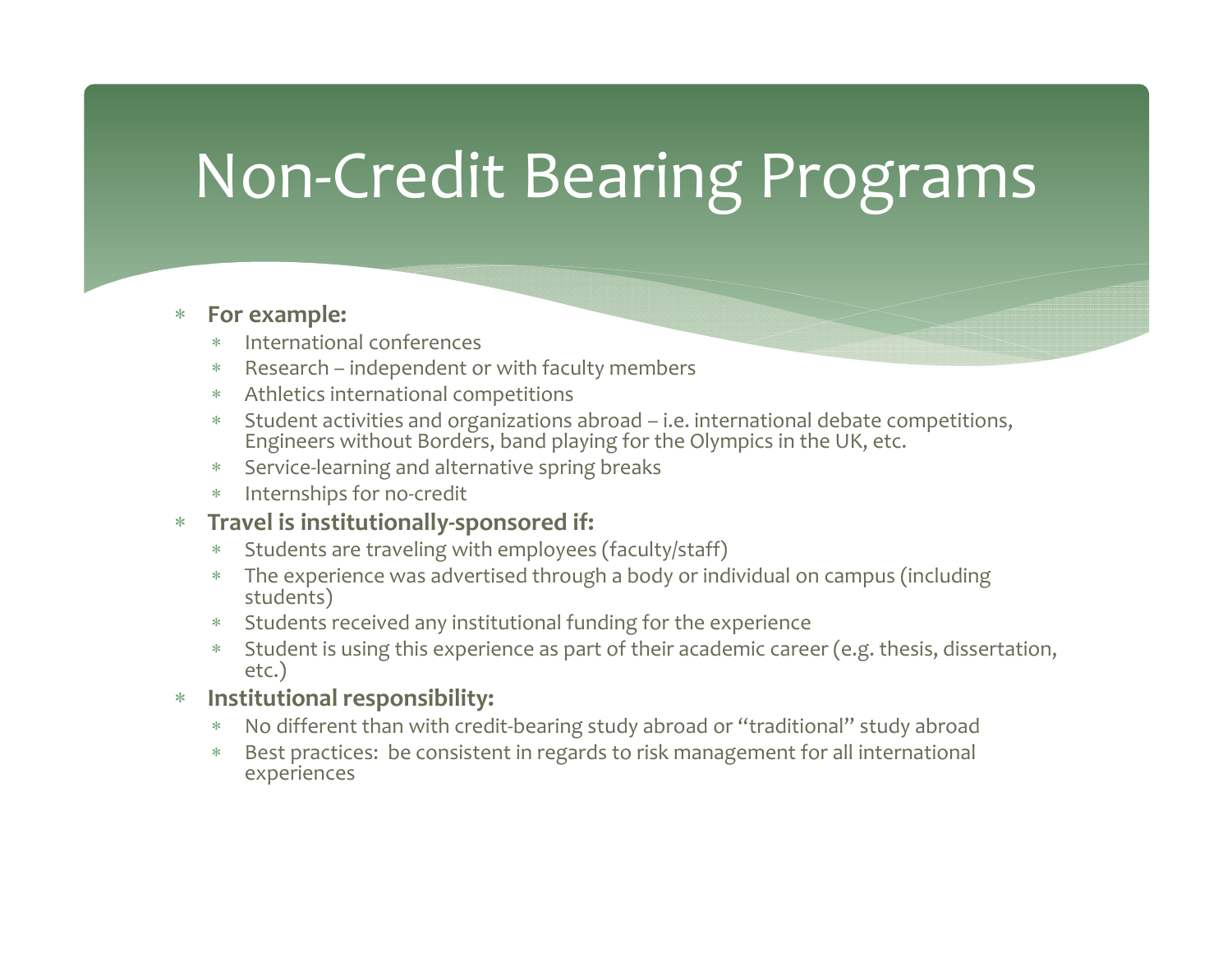## Non‐Credit Bearing Programs, cont.

#### $\ast$ **Procedures:**

- ∗ \* Harmonize with other domestically-focused policies and procedures
- ∗ Track travel through <sup>a</sup> registration process
- Make sure students are insured appropriately
- $*$ May also provide pre-departure materials for students and faculty/staff leaders, collect medical information, etc.

#### $*$ **Whose responsibility?**

- International and/or study abroad offices
- Risk Management
- Within certain offices/departments (i.e. internships office, service‐learning office, etc.)
- $\ast$  **Unique challenges:**
	- Resources for management
	- Gray areas:
		- A group of students gets together and decides to do <sup>a</sup> mission trip to Nicaragua through an organization one student has worked with before
		- A faculty member puts <sup>a</sup> student in touch with <sup>a</sup> colleague who then assists in planning <sup>a</sup> research trip abroad
		- $\hspace{0.1mm}^*$  How will media perceive these grey areas if something happens to a student abroad?
	- $*$  Educating the institution as to the risks and institutional responsibilities for these experiences